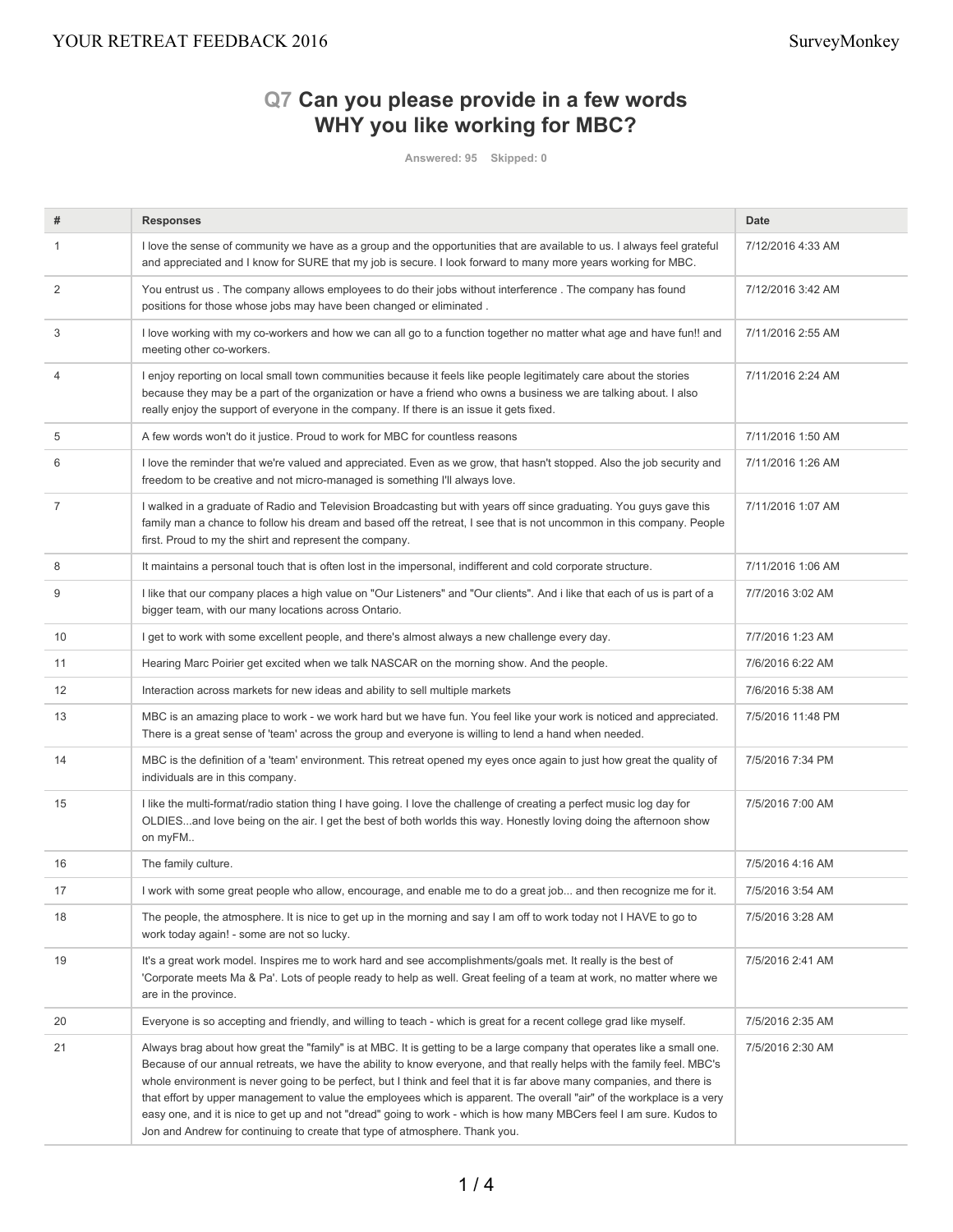## YOUR RETREAT FEEDBACK 2016 SurveyMonkey

| 22 | Mainly the people I work with on a daily basis both here locally and on the corporate level. Great help, supportive and<br>assistance.                                                                                                                                                                                         | 7/5/2016 2:26 AM  |
|----|--------------------------------------------------------------------------------------------------------------------------------------------------------------------------------------------------------------------------------------------------------------------------------------------------------------------------------|-------------------|
| 23 | good people who care about their communities                                                                                                                                                                                                                                                                                   | 7/5/2016 2:21 AM  |
| 24 | MBC (Opeongo Broadcasting & Pelmorex) are the most caring employers I have ever worked for. They make you feel<br>like you matter.                                                                                                                                                                                             | 7/5/2016 2:14 AM  |
| 25 | Working for myFM has allowed me to meet so many amazing people, that I would not have met otherwise. :)                                                                                                                                                                                                                        | 7/5/2016 2:11 AM  |
| 26 | Besides the beer, I work with some nice people                                                                                                                                                                                                                                                                                 | 7/5/2016 2:06 AM  |
| 27 | Family                                                                                                                                                                                                                                                                                                                         | 7/5/2016 2:05 AM  |
| 28 | growth opportunities both company wise and individually, unique experiences                                                                                                                                                                                                                                                    | 7/5/2016 1:59 AM  |
| 29 | The "community first" philosophy is one I have always strongly believed in. The people that work here (especially those<br>that have spent 5+ years here) are like family!                                                                                                                                                     | 7/5/2016 1:58 AM  |
| 30 | Friendly team atmosphere.                                                                                                                                                                                                                                                                                                      | 7/5/2016 1:58 AM  |
| 31 | Again, I am very new but I love the TEAM atmosphere at myFM. I enjoy being part of the community and doing<br>eventsit just doesn't feel like work. I get paid to talk to people and bring smiles to peoples faces. Helping small<br>businesses promote their business is very rewarding.                                      | 7/5/2016 1:20 AM  |
| 32 | Because we are the best radio group EVER!                                                                                                                                                                                                                                                                                      | 7/5/2016 1:19 AM  |
| 33 | If you work hard and are a team player the company absolutely makes you feel appreciated.                                                                                                                                                                                                                                      | 7/5/2016 1:08 AM  |
| 34 | the reason always used to be because they gave a guy with no experience a chancethat reason still holds true but<br>I think its more so that the company gives you a chance to advance into higher roles and I hope that remains true<br>moving forward for employees who have given many years of service and devotion to MBC | 7/4/2016 10:21 PM |
| 35 | Everyone is so friendly and fun                                                                                                                                                                                                                                                                                                | 7/4/2016 9:02 AM  |
| 36 | Teamwork is great and community involvement is outstanding.                                                                                                                                                                                                                                                                    | 7/4/2016 8:01 AM  |
| 37 | Everyone is so easy going and funand it shows when we all get together!                                                                                                                                                                                                                                                        | 7/4/2016 7:25 AM  |
| 38 | I like working for MBC because even when our bus had no A/C and almost broke down on the highway, we still<br>managed to have a great day. Every person here is a pleasure to work with!                                                                                                                                       | 7/4/2016 7:04 AM  |
| 39 | I get to work with great people, amazing community leaders everyday!                                                                                                                                                                                                                                                           | 7/4/2016 7:00 AM  |
| 40 | The enthusiasm for what we do, lots of the people and the potential for opportunity.                                                                                                                                                                                                                                           | 7/4/2016 6:44 AM  |
| 41 | TEAM - Energy - Creative                                                                                                                                                                                                                                                                                                       | 7/4/2016 6:43 AM  |
| 42 | Feels like we are part of a family                                                                                                                                                                                                                                                                                             | 7/4/2016 6:10 AM  |
| 43 | People are encouraged to work and share experiences with other branches and head office. Gives a good comfort<br>feeling with great support and very friendly staff to help.                                                                                                                                                   | 7/4/2016 5:54 AM  |
| 44 | Great group to work with and for. I love my small town, community and supporting local, and that is what MBC is all<br>about!                                                                                                                                                                                                  | 7/4/2016 5:43 AM  |
| 45 | MBC is very organized and I love that so many employees are passionate about what they do, especially the<br>president of the company. I have never been more proud to say I work for a company as I am with MBC.                                                                                                              | 7/4/2016 4:52 AM  |
| 46 | Overall some pretty nice people to work with.                                                                                                                                                                                                                                                                                  | 7/4/2016 4:50 AM  |
| 47 | There has been tremendous growth since I started but it still feels like a small company for the most part. Problems<br>get solved. That is a good thing.                                                                                                                                                                      | 7/4/2016 4:50 AM  |
| 48 | The team atmosphere and the importance we have to the community and local news makes working here far more<br>satisfying than other jobs in the industry                                                                                                                                                                       | 7/4/2016 4:39 AM  |
| 49 | Great TEAMlove, love local aspect of our stations.                                                                                                                                                                                                                                                                             | 7/4/2016 4:27 AM  |
| 50 | The Managers and Staff are great, the Listeners are Amazing and everyone works together to make the Team<br>amazing. Jon and Andrew, Thank YOU!                                                                                                                                                                                | 7/4/2016 4:18 AM  |
| 51 | Franky, I like doing what I do. I like being in News, I like getting out and being a face for the company and am proud to<br>be part of this team.                                                                                                                                                                             | 7/4/2016 4:00 AM  |
| 52 | local news first                                                                                                                                                                                                                                                                                                               | 7/4/2016 3:58 AM  |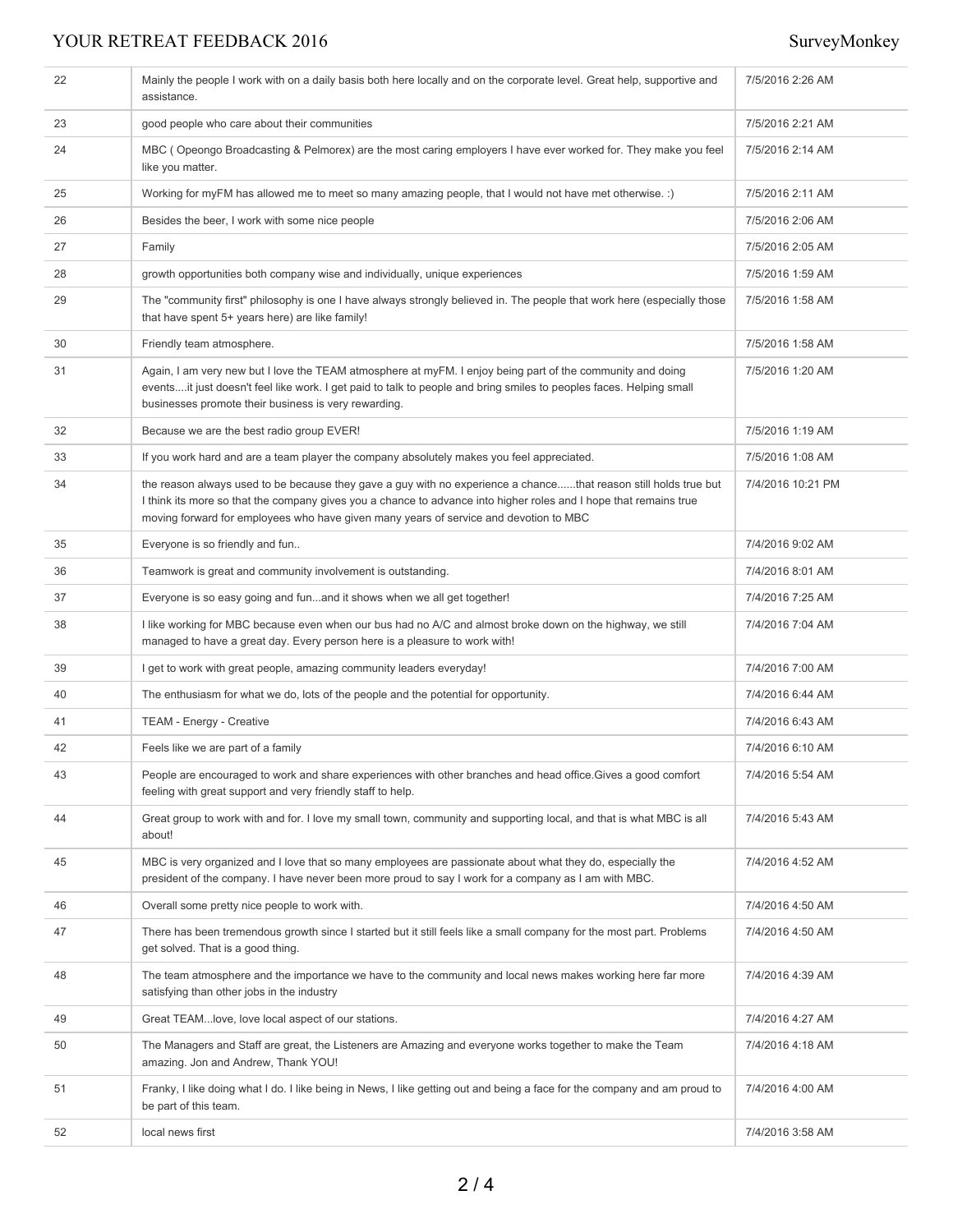## YOUR RETREAT FEEDBACK 2016 SurveyMonkey

| 53 | I'm proud of what we provide I love and appreciate the opportunity to work and make a difference in my community                                                                                                                                                                                                                                                                                                                                                                                                                                                                                                                                           | 7/4/2016 3:41 AM |
|----|------------------------------------------------------------------------------------------------------------------------------------------------------------------------------------------------------------------------------------------------------------------------------------------------------------------------------------------------------------------------------------------------------------------------------------------------------------------------------------------------------------------------------------------------------------------------------------------------------------------------------------------------------------|------------------|
| 54 | I love the experience of working for an organization that is so supportive of small, local communities.                                                                                                                                                                                                                                                                                                                                                                                                                                                                                                                                                    | 7/4/2016 3:40 AM |
| 55 | The focus is on results. WIN or die trying Watching everyone get better is huge.                                                                                                                                                                                                                                                                                                                                                                                                                                                                                                                                                                           | 7/4/2016 3:40 AM |
| 56 | MBC is a company you can grow in. The entire staff in all of our offices is like family and everyone is always there to<br>support one another. I love working with our community and being a huge part of what the community and our clients<br>see as the successful part of their businesses and events. I LOVE the fact that our small company is constantly<br>growing and changing to adapt to the ever changing needs. The best part is that you can always feel comfortable<br>reaching out to Jon and Andrew and know that there is always a solution to any issues that may arise. I love our<br>company and the people that make it what it is. | 7/4/2016 3:34 AM |
| 57 | I like the work I do.                                                                                                                                                                                                                                                                                                                                                                                                                                                                                                                                                                                                                                      | 7/4/2016 3:27 AM |
| 58 | Great to work for a company that actually cares about their local communities. Love being involved with local events,<br>and working with business ownersand pretty darn cool to be a part this radio station!!                                                                                                                                                                                                                                                                                                                                                                                                                                            | 7/4/2016 3:17 AM |
| 59 | It's a progressive fun company                                                                                                                                                                                                                                                                                                                                                                                                                                                                                                                                                                                                                             | 7/4/2016 3:12 AM |
| 60 | a) I'm pretty free to be the oddball that I am. b) There's still a focus on news while other companies phone it in. c) The<br>fighting spirit and desire to win                                                                                                                                                                                                                                                                                                                                                                                                                                                                                            | 7/4/2016 3:08 AM |
| 61 | I love radio, customers come first, I feel I can excel in this environment with my commitment and skill level                                                                                                                                                                                                                                                                                                                                                                                                                                                                                                                                              | 7/4/2016 3:03 AM |
| 62 | I like the people I work with. I like the autonomy I have to get the job done and still have time to volunteer in the<br>community.                                                                                                                                                                                                                                                                                                                                                                                                                                                                                                                        | 7/4/2016 3:01 AM |
| 63 | good challenges and it's rewarding when deals start closing, meeting and creating relationships with local clients,<br>being involved in the community, convenient location and hours for my family's lifestyle                                                                                                                                                                                                                                                                                                                                                                                                                                            | 7/4/2016 2:56 AM |
| 64 | I love my "TEAM"                                                                                                                                                                                                                                                                                                                                                                                                                                                                                                                                                                                                                                           | 7/4/2016 2:48 AM |
| 65 | I love what I do so the people and the support throughout the company is a bonus!                                                                                                                                                                                                                                                                                                                                                                                                                                                                                                                                                                          | 7/4/2016 2:47 AM |
| 66 | I like the people and the vibe here.                                                                                                                                                                                                                                                                                                                                                                                                                                                                                                                                                                                                                       | 7/4/2016 2:37 AM |
| 67 | I LOVE working for MBC because I truly feel like we are a big family. Everyone has your back. You made a mistake?<br>You need help? You have questions? You have something exciting happen? Everyone is happy for you, happy to<br>help, and has your back.                                                                                                                                                                                                                                                                                                                                                                                                | 7/4/2016 2:30 AM |
| 68 | MBC is a company with vision. And wants to win. Spends time and \$ to find out what customers/listeners want. Like<br>that goals are set high, goals are communicated, support is givenand we execute to win.                                                                                                                                                                                                                                                                                                                                                                                                                                              | 7/4/2016 2:29 AM |
| 69 | Because MBC treats us more like a family then employees. Our support system is second to none                                                                                                                                                                                                                                                                                                                                                                                                                                                                                                                                                              | 7/4/2016 2:20 AM |
| 70 | I'm always learning, whether it's about improving my writing or learning something new with equipment.                                                                                                                                                                                                                                                                                                                                                                                                                                                                                                                                                     | 7/4/2016 2:17 AM |
| 71 | People, great communication from the owners and we are growing.                                                                                                                                                                                                                                                                                                                                                                                                                                                                                                                                                                                            | 7/4/2016 2:16 AM |
| 72 | Working at MBC I get to play every day with something I love, music! Knowing that someone's day is just a bit better<br>because we played their fave song is huge.                                                                                                                                                                                                                                                                                                                                                                                                                                                                                         | 7/4/2016 2:16 AM |
| 73 | Always the same, after 9 years it's still fun and exciting. A great company to work for.                                                                                                                                                                                                                                                                                                                                                                                                                                                                                                                                                                   | 7/4/2016 2:11 AM |
| 74 | Credibility. Dedication. Integrity.                                                                                                                                                                                                                                                                                                                                                                                                                                                                                                                                                                                                                        | 7/4/2016 2:11 AM |
| 75 | chance to grow with the company                                                                                                                                                                                                                                                                                                                                                                                                                                                                                                                                                                                                                            | 7/4/2016 2:08 AM |
| 76 | Great atmosphere to work, and a great opportunity to make a good living.                                                                                                                                                                                                                                                                                                                                                                                                                                                                                                                                                                                   | 7/4/2016 2:04 AM |
| 77 | Unlike other media companies, myFM still feels like a smaller company. People actually know one another and that is<br>getting lost in this day in age.                                                                                                                                                                                                                                                                                                                                                                                                                                                                                                    | 7/4/2016 2:04 AM |
| 78 | we are open to new possibilities to change the game                                                                                                                                                                                                                                                                                                                                                                                                                                                                                                                                                                                                        | 7/4/2016 2:03 AM |
| 79 | It's a solid company that cares about its employees                                                                                                                                                                                                                                                                                                                                                                                                                                                                                                                                                                                                        | 7/4/2016 1:59 AM |
| 80 | The freedom to work on my own, GREAT TEAM in Pembroke office, NO DRAMA.                                                                                                                                                                                                                                                                                                                                                                                                                                                                                                                                                                                    | 7/4/2016 1:59 AM |
| 81 | MBC plans and executes events such as this - lets employees have fun                                                                                                                                                                                                                                                                                                                                                                                                                                                                                                                                                                                       | 7/4/2016 1:58 AM |
| 82 | I like working for MBC because this is a no drama organization. This is a very positive workplace.                                                                                                                                                                                                                                                                                                                                                                                                                                                                                                                                                         | 7/4/2016 1:57 AM |
| 83 | I like the culture of hardworking folk that can accomplish anything. No idea is too big or too small.                                                                                                                                                                                                                                                                                                                                                                                                                                                                                                                                                      | 7/4/2016 1:54 AM |